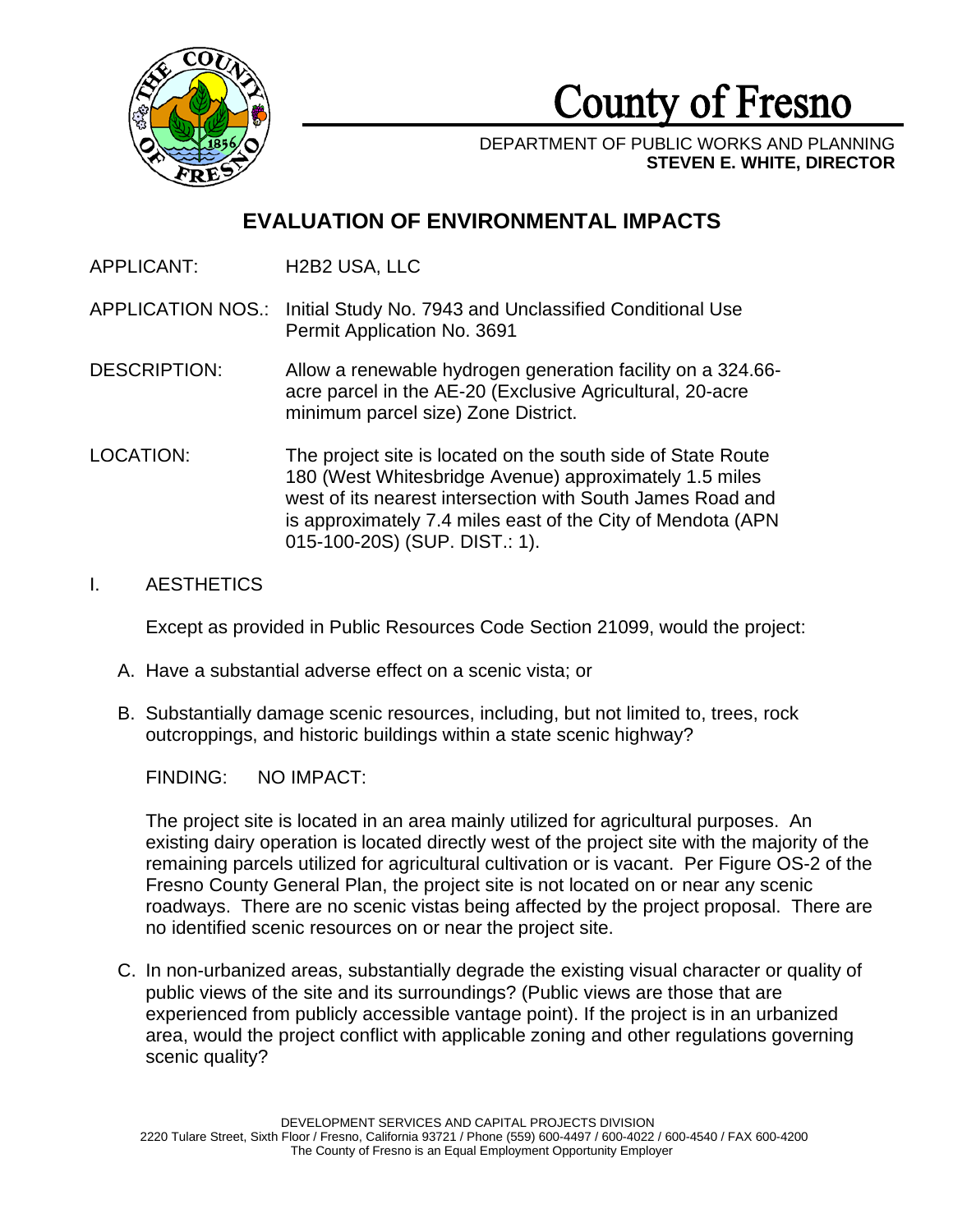## FINDING: LESS THAN SIGNIFICANT IMPACT:

The project proposes to develop a portion of the existing 324.66-acre parcel with a renewable hydrogen generation facility and other associated improvements. The proposed improvements will degrade the existing visual nature or the site as the site is mainly utilized for agricultural cultivation. The project site is approximately 510 feet south of the nearest right-of-way with crops located in between. Review of aerial and street views of the project site do not indicate any high scenic quality view that would be substantially degraded by the project. The construction of structure would degrade the existing visual character but is determined to not have a significant impact on existing visual character. Therefore, the construction of structures and improvements on this site would have a less than significant impact on the existing visual character or quality of public vies of the site and its surroundings.

D. Create a new source of substantial light or glare which would adversely affect day or nighttime views in the area?

FINDING: LESS THAN SIGNIFICANT IMPACT WITH MITIGATION INCORPORATED:

Per the Applicant's Operational Statement and indicated on their site plan, outdoor security lighting is proposed and would create a new source of light and glare. A Mitigation Measure will be implemented with this project to ensure that all outdoor lighting is hooded and directed downward so as not to shine on adjacent properties or public right-of-way.

## *\* Mitigation Measure(s)*

1. All outdoor lighting shall be hooded and directed downward so as not to shine on *adjacent properties or public right-of-way.* 

### II. AGRICULTURAL AND FORESTRY RESOURCES

In determining whether impacts to agricultural resources are significant environmental effects, lead agencies may refer to the California Agricultural Land Evaluation and Site Assessment Model (1997) prepared by the California Dept. of Conservation as an optional model to use in assessing impacts on agriculture and farmland. In determining whether impacts to forest resources, including timberland, are significant environmental effects, lead agencies may refer to information compiled by the California Department of Forestry and Fire Protection regarding the state's inventory of forest land, including the Forest and Range Assessment Project and the Forest Legacy Assessment project; and forest carbon measurement methodology in Forest Protocols adopted by the California Air Resources Board. Would the project:

A. Convert Prime Farmland, Unique Farmland, or Farmland of Statewide Importance, as shown on the maps prepared pursuant to the Farmland Mapping and Monitoring Program of the California Resources Agency, to non-agricultural use?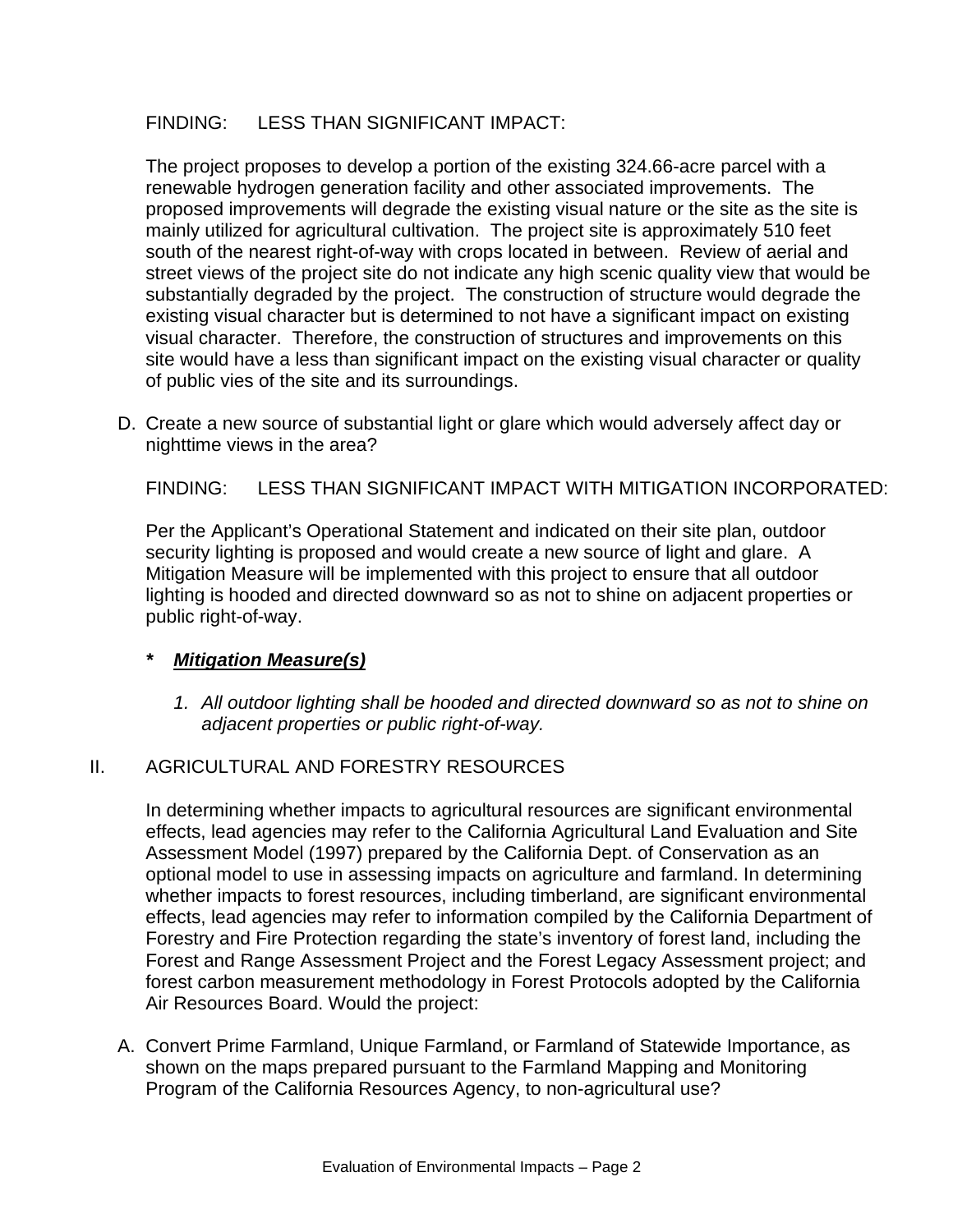## FINDING: LESS THAN SIGNIFICANT IMPACT:

Per the 2016 Fresno County Important Farmland Map prepared by the California Department of Conservation, the subject parcel is designated for Farmland of Statewide Importance, Unique Farmland, and Confined Animal Agriculture. The project is proposed to be sited on land designated Farmland of Statewide Importance. Farmland of Statewide Importance is defined as farmland "similar to Prime Farmland but with minor shortcomings such as greater slopes or less ability to store soil moisture. Land must have been used for irrigated agricultural production as some time during the four years prior to the mapping date." The project will convert Farmland of Statewide Importance to a non-agricultural production use. However, in considering the size of the project site relative to the size of the subject 324.66-acre parcel, the project site size would have a less than significant impact on the overall agricultural production use of the parcel. The project site is proposed to be approximately 1.25 acres large and has been determined that the conversion of approximately 1.25 acres of farmland compared to the overall 324.66-acre parcel is less than significant.

B. Conflict with existing zoning for agricultural use, or a Williamson Act Contract?

FINDING: NO IMPACT:

The subject parcel is not under Williamson Act Contract. Per the Fresno County Zoning Ordinance, the proposal is subject to an Unclassified Conditional Use Permit and can be considered on the subject parcel which is zoned AE-20 (Exclusive Agricultural, 20 acre minimum parcel size) and designated under the Fresno County General Plan as Agricultural. Per the Applicant's Operational Statement, the project proposes to receive manure from off-site sources and process said manure into hydrogen fuel for commercial sale. As the proposed use is a listed use under the provisions of the Unclassified Conditional Use Permit, the project does not conflict with the existing zoning for agricultural use.

- C. Conflict with existing zoning for forest land, timberland or timberland zoned Timberland Production; or
- D. Result in the loss of forest land or conversion of forest land to non-forest use?

FINDING: NO IMPACT:

The project site is not located in forest land, timberland or timberland zoned Timberland Production and will not result in the loss of forest land or conversion of forest land to non-forest use.

E. Involve other changes in the existing environment which, due to their location or nature, could result in conversion of Farmland to non-agricultural use or conversion of forest land to non-forest use?

FINDING: LESS THAN SIGNIFICANT IMPACT: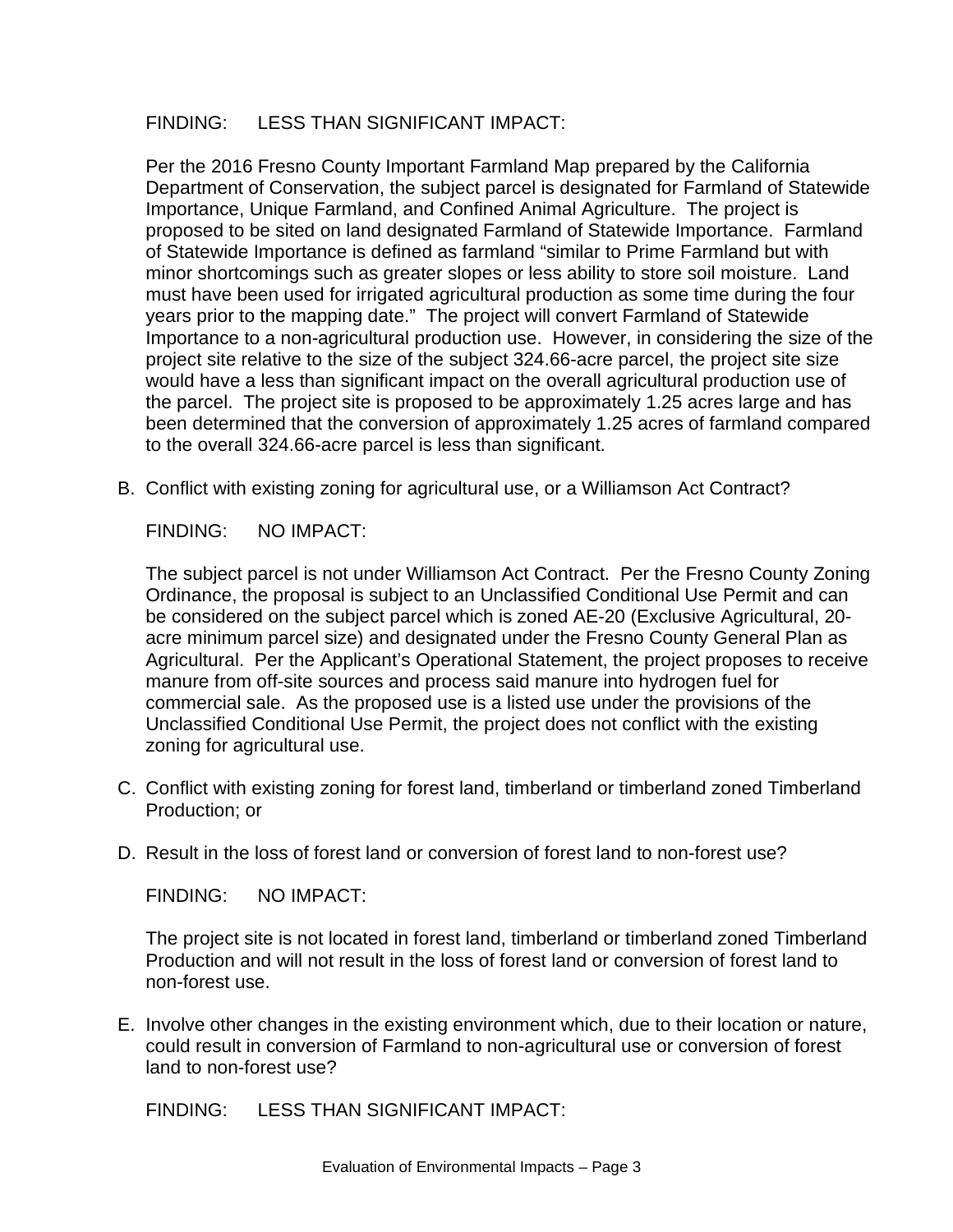Per the design of the project proposal, the use will be powered by an anaerobic digester and biogas facility on the westerly adjacent parcel. The use proposes to have three employees to operate the plan with one person on site 24 hours a day. In considering the operational aspects of the project, it does not appear that the project will result in the conversion of additional farmland to non-agricultural use or the conversion of forest land to non-forest use. If expansion of the use were to occur after it has been established on the site, an amendment to the land-use permit may be required and further review of the expansion would occur to ensure no adverse impacts ensues.

## III. AIR QUALITY

Where available, the significance criteria established by the applicable air quality management district or air pollution control district may be relied upon to make the following determinations. Would the project:

- A. Conflict with or obstruct implementation of the applicable Air Quality Plan; or
- B. Would the project result in a cumulatively considerable net increase of any criteria pollutant for which the project region is non-attainment under a Federal or State ambient air quality standard?

FINDING: LESS THAN SIGNIFICANT IMPACT:

The San Joaquin Valley Air Pollution Control District (SJVAPCD) has reviewed the subject application and determined that based on the information provided, project specific annual emissions from construction and operation emissions of criteria pollutants are not expected to exceed any of the District's significance thresholds. Therefore, based on this determination, the project would not conflict with or obstruct implementation of the applicable Air Quality Plan or result in a cumulatively considerable net increase of any criteria pollutants. The (SJVAPCD) also commented that construction-related emissions are expected to be less than significant, but suggests that construction-related exhaust emissions and activities utilize the cleanest reasonably available off-road construction fleets and practices to further reduce impacts from construction-related exhaust emissions and activities. These suggestions and comments from the SJVAPCD will be implemented as Project Notes to advise the Applicant comments provided by the SJVAPCD. Therefore, a less than significant impact is seen on criteria pollutants generated by the project proposal.

- C. Expose sensitive receptors to substantial pollutant concentrations; or
- D. Result in other emissions (such as those leading to odors) adversely affecting a substantial number of people?

FINDING: LESS THAN SIGNIFICANT IMPACT:

A Health Risk Assessment (HRA) dated January 19, 2021 prepared by LSA for the project proposal was submitted to the SJVAPCD for review and comment. Based on the findings of the HRA, the SJVAPCD did not have any concerns regarding the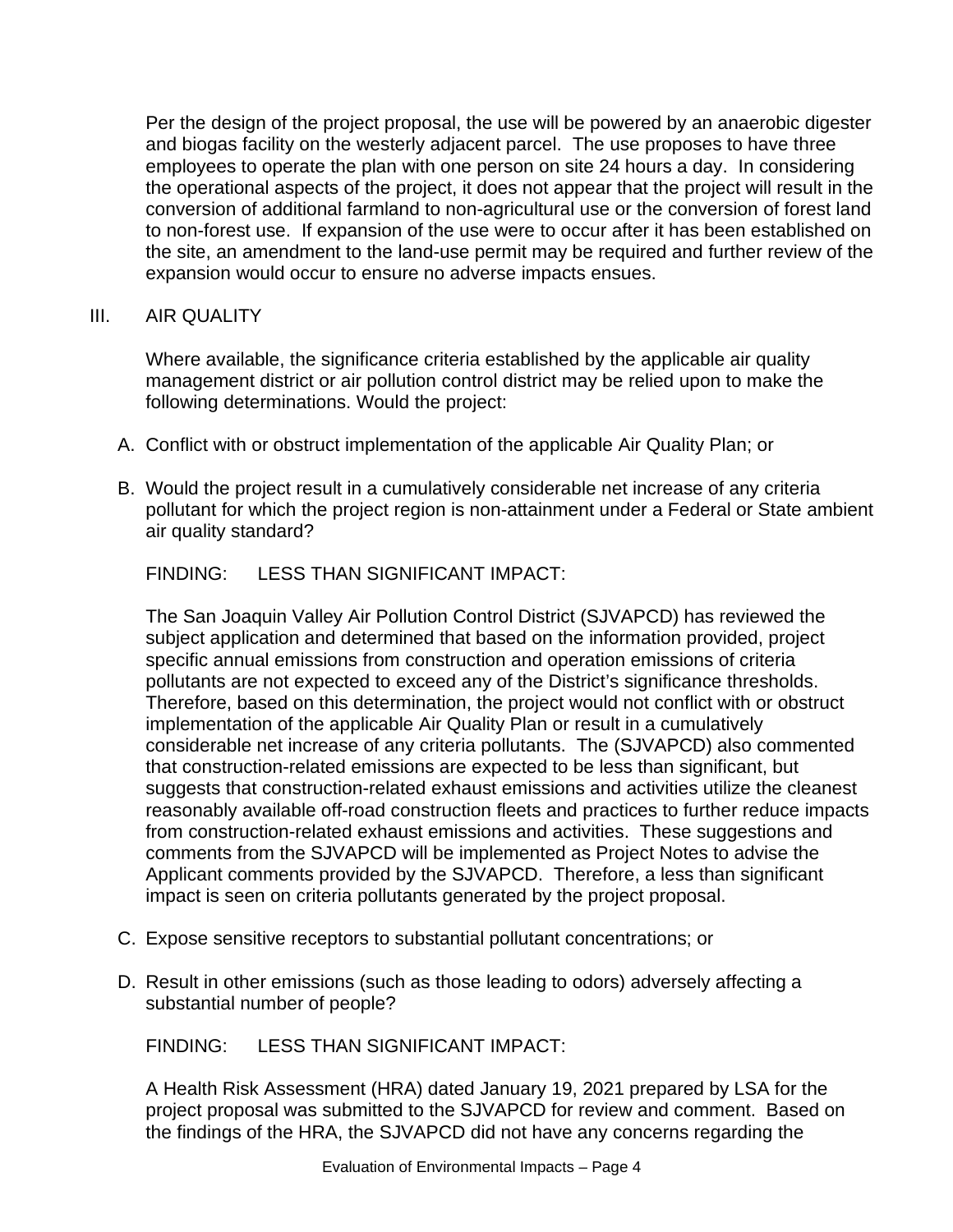modeling and conclusions made. The prioritization scores for the project are below the SJVAPCD's recommended high-risk screening threshold and as a result would not have a significant adverse health risk to nearby off-site receptors. The project would not result in the installation of any other major stationary sources of Toxic Air Contaminants (TAC) and will result in a less than significant impact.

Aerial images of the project site and surrounding area suggest that the closest sensitive receptor is located approximately 4,900 feet west of site. There are two sites improved with confined bovine facilities and the sensitive receptor is employee housing for the bovine facility. In considering the existing conditions of the area already impacted by the large bovine facilities and the distance of the project site from the sensitive receptor, the project will likely have a less than significant impact on the sensitive receptor. Additionally, per the Applicant's Operational Statement, the use does not generate odors that would adversely affect sensitive receptors.

## IV. BIOLOGICAL RESOURCES

Would the project:

A. Have a substantial adverse effect, either directly or through habitat modifications, on any species identified as a candidate, sensitive, or special-status species in local or regional plans, policies, or regulations, or by the California Department of Fish and Wildlife or U.S. Fish and Wildlife Service?

### FINDING: LESS THAN SIGNIFICANT IMPACT:

Per the California Natural Diversity Database, the project site is in located within the radius of two reported occurrences. The Tricolored Blackbird is a state listed species and is designated threatened. The Sanford's Arrowhead non-listed species. As the Sanford's Arrowhead is a non-listed species, project review will focus on the special status Tricolored Blackbird. The U.S. Fish and Wildlife Service (USFWS) and the California Department of Fish and Wildlife were notified of the project proposal and no concerns were expressed after the initial routing.

According to the California Natural Diversity Database, the reported Tricolored Blackbird occurrence was reported on April 18, 2015 with an accuracy radius of three fifths of a mile and is presumed extant. The Species Account for the Tricolored Blackbird prepared by the California Department of Fish and Wildlife that Tricolored Blackbird nest heights range from a few centimeters to about 1.5 meters above water or ground at colony sites in freshwater marshes and up to 3 meters in the canopies of willows and other riparian trees. Their nests are rarely built on the ground. Basic requirements for selecting breeding sites are open accessible water, a protected nesting substrate, and suitable foraging space. With the loss of a natural flooding cycle and most native wetland and upland habitats in the Central Valley, Tricolored Blackbirds now forage primarily in artificial habitats which include areas that have shallow-flood irrigation, mowing, or grazing that keeps the vegetation at an optimal height. Foraging habitat also include crops such as rice, alfalfa, irrigated pastures, and ripening or cut grain fields, as well as annual grasslands, cattle feedlots and dairies. It has been seen that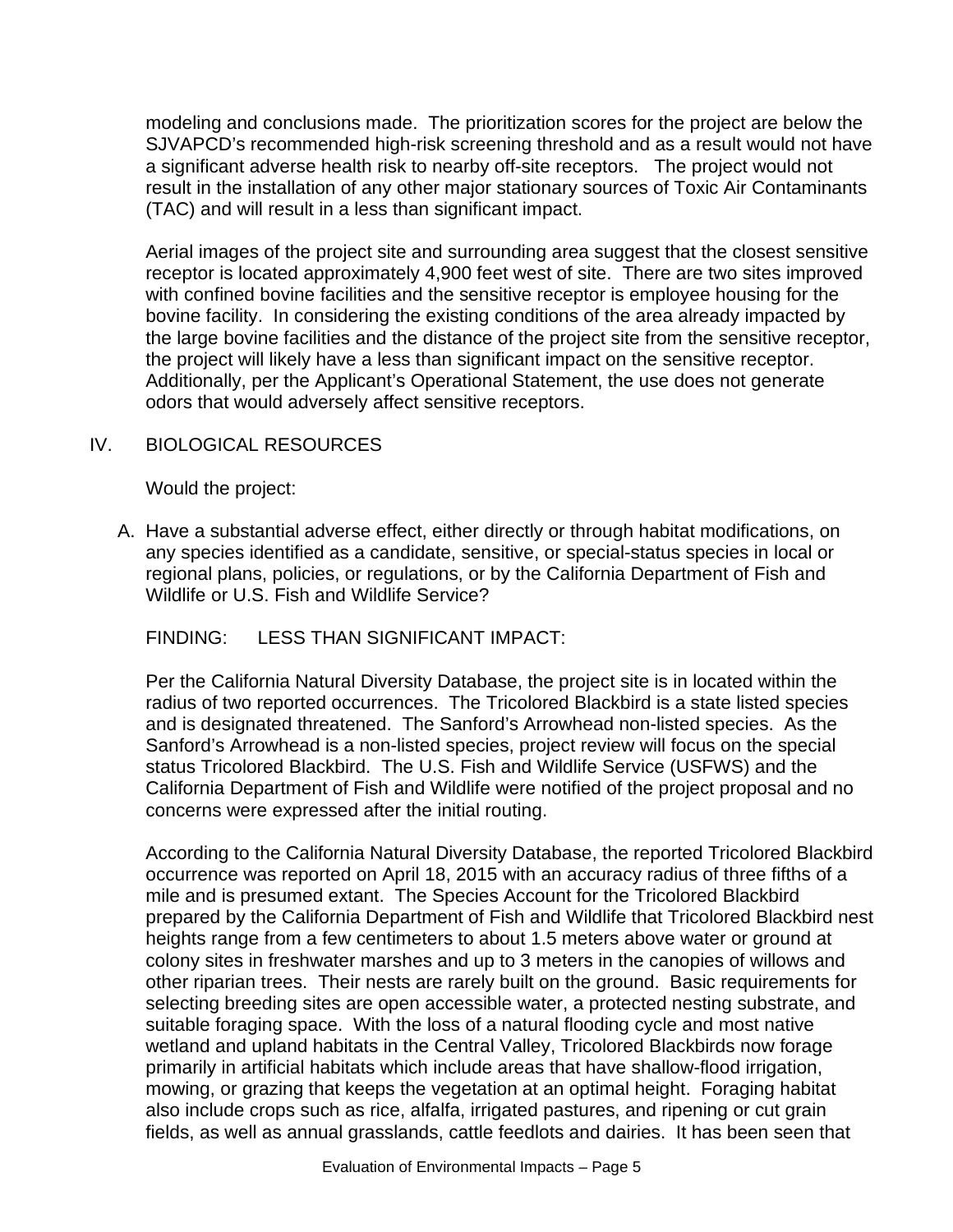vineyards, orchards, and row crops do not provide suitable nesting substrates or foraging habitat for Tricolored Blackbirds.

The project proposes to develop an approximately 1.25-acre portion of the existing 324.48-acre parcel. The subject parcel has historically been utilized for agricultural production with the property more recently improved with a ground mount solar array just south of the proposed hydrogen production site. Based on the information provided by the CDFW, the adjacent dairy operation could provide foraging habitat, but not nesting habitat for the Tricolored Blackbird. In considering the proposal, an approximately 1.25-acre portion of the overall 324.48-acre parcel would be converted to a non-agricultural use. This conversion is not expected to have a substantial adverse effect on the Tricolored Blackbird as the area being converted is small compared to the overall size of the subject parcel with the majority of it still being utilized for agricultural purposes. Therefore, a less than significant impact is seen.

- B. Have a substantial adverse effect on any riparian habitat or other sensitive natural community identified in local or regional plans, policies, regulations, or by the California Department of Fish and Wildlife or U.S. Fish and Wildlife Service; or
- C. Have a substantial adverse effect on state or federally-protected wetlands (including, but not limited to, marsh, vernal pool, coastal, etc.) through direct removal, filling, hydrological interruption, or other means?

FINDING: NO IMPACT:

According to the National Wetlands Inventory provided by the U.S. Fish and Wildlife Service, there are no wetlands on the project site. There is no riparian habitat or other sensitive natural community on the project site. Therefore, the project will not have an adverse effect on riparian habitat or other sensitive natural community or on state or federally-protected wetlands.

D. Interfere substantially with the movement of any native resident or migratory fish or wildlife species or with established native resident or migratory wildlife corridors, or impede the use of native wildlife nursery sites?

FINDING: NO IMPACT:

No established native resident, migratory wildlife corridor or native wildlife nursery site was identified on the project site. The California Department of Fish and Wildlife (CDFW) and the U.S. Fish and Wildlife Service (USFWS) were provided opportunities to comment on the project proposal and identify potential adverse effects of the project on native residents or wildlife species. No comments were received from the CDFW or the USFWS to indicate an impact on native residents or wildlife species.

E. Conflict with any local policies or ordinances protecting biological resources, such as a tree preservation policy or ordinance; or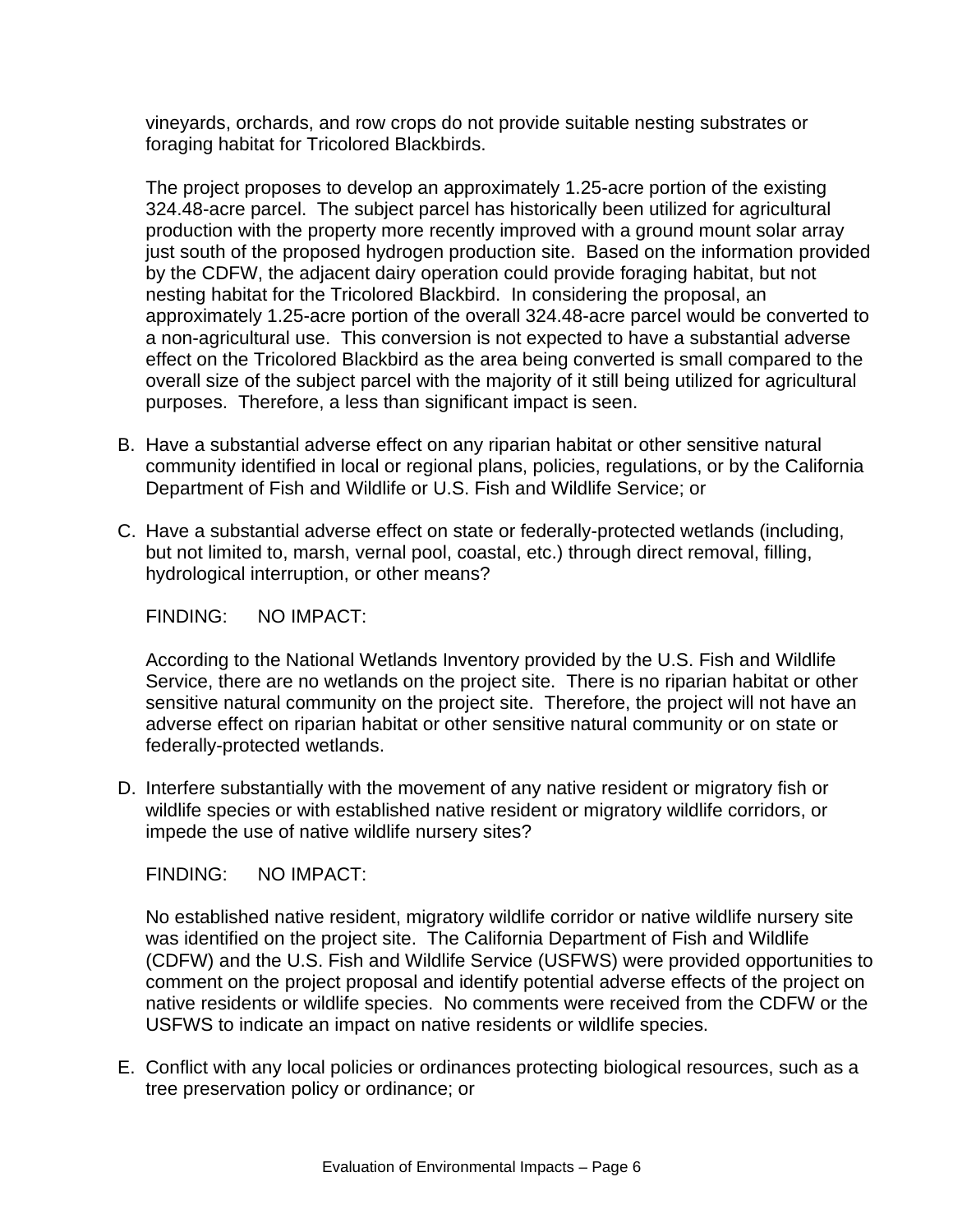F. Conflict with the provisions of an adopted Habitat Conservation Plan, Natural Community Conservation Plan, or other approved local, regional, or state Habitat Conservation Plan?

FINDING: NO IMPACT:

Reviewing agencies and departments did not indicate that the project would result in confliction with local, regional, or state policies or ordinances for protection biological resources or an adopted Habitat Conservation Plan or Natural Community Conservation Plan.

V. CULTURAL RESOURCES

Would the project:

- A. Cause a substantial adverse change in the significance of a historical resource pursuant to Section 15064.5; or
- B. Cause a substantial adverse change in the significance of an archaeological resource pursuant to Section 15064.5; or
- C. Disturb any human remains, including those interred outside of formal cemeteries?

FINDING: LESS THAN SIGNIFICANT IMPACT WITH MITIGATION INCORPORATED:

The Santa Rosa Rancheria Tachi-Yokut Tribe responded with a request for consultation under the provisions of Assembly Bill 52 (AB 52). A Cultural Study was produced for the project proposal and submitted to the Santa Rosa Rancheria Tachi-Yokut Tribe for review. No additional comments, concerns, or mitigation measures were received by staff from the consulting tribal government. Consultation with the Santa Rosa Rancheria Tachi-Yokut Tribe was concluded with no identification of a historical, cultural, or archaeological resource. Aerial photographs and field survey of the project site indicate that the site has been previously disturbed as a result of grading activities and agricultural use. A Mitigation Measure address cultural resources will be implemented in the unlikely event they are unearthed during ground-disturbing activities related to project construction and operation.

## *\* Mitigation Measure(s)*

*1. In the event that cultural resources are unearthed during ground-disturbing activities all work shall be halted in the area of the find. An Archeologist shall be called to evaluate the findings and make any necessary mitigation recommendations. If human remains are unearthed during ground-disturbing activities, no further disturbance is to occur until the Fresno County Sheriff-Coroner has made the necessary findings as to origin and disposition. All normal evidence procedures should be followed by photos, reports, video, etc. If such remains are determined to be Native American, the Sheriff-Coroner must notify the Native American Commission within 24 hours.*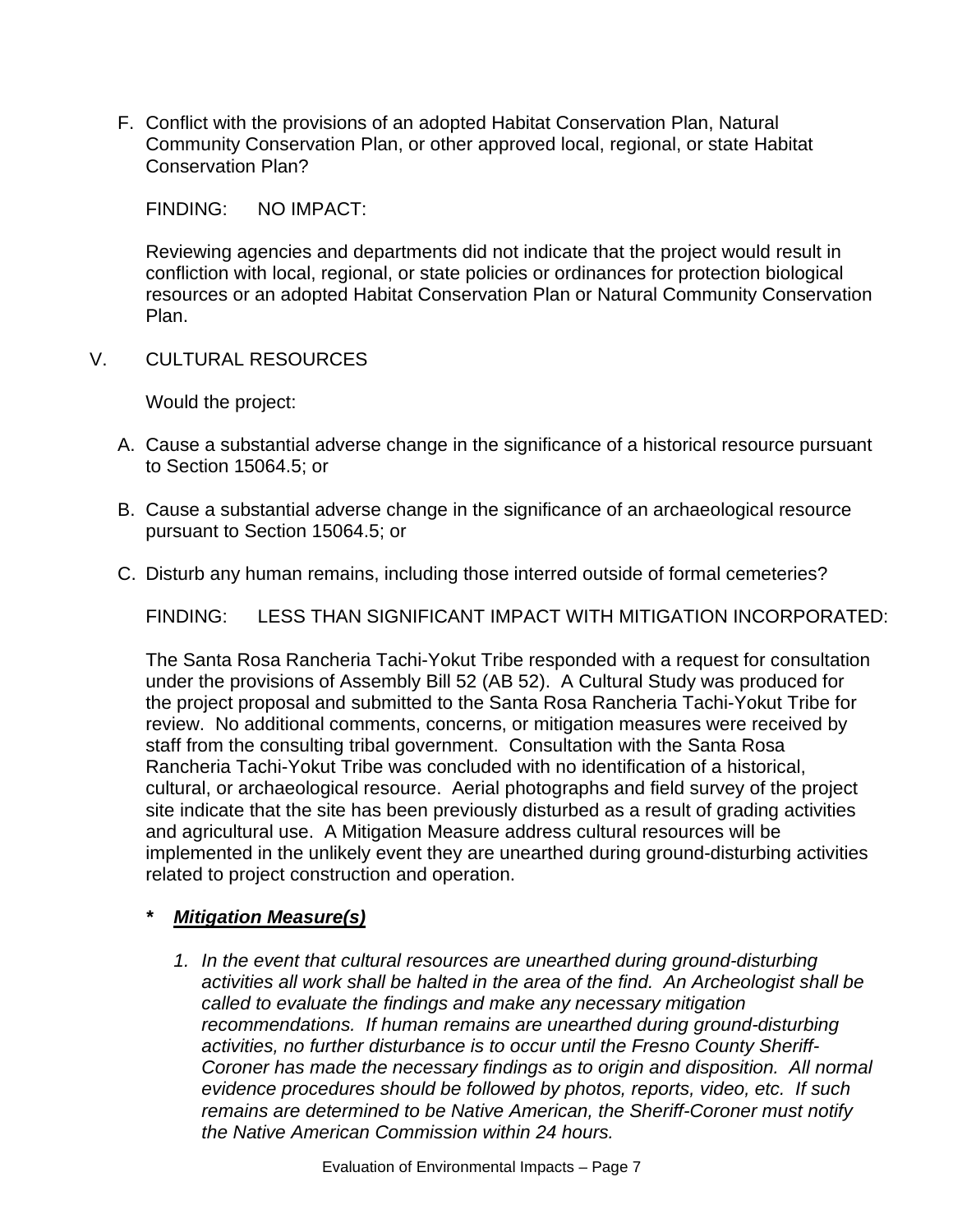VI. ENERGY

Would the project:

- A. Result in potentially significant environmental impact due to wasteful, inefficient, or unnecessary consumption of energy resources, during project construction or operation; or
- B. Conflict with or obstruct a state or local plan for renewable energy or energy efficiency?

FINDING: NO IMPACT:

Per the Applicant's Operational Statement, the project proposes to utilize energy produced from an anaerobic digester located on the westerly adjacent parcel. The anaerobic digester processes effluent produced from the existing dairy operation and will provide biogas to power the proposed hydrogen production facility. The project is also a renewable energy project which will produce hydrogen gas to provide energy for off-site sources including to be used as fuel for fuel cell electric vehicles. In considering the existing renewable energy source being utilized to power the proposed facility and scope of the project, there is no potentially significant environmental impact from the consumption of energy resources for project operation and will not conflict with or obstruct state or local plans for renewable energy or energy efficiency.

#### VII. GEOLOGY AND SOILS

Would the project:

- A. Directly or indirectly cause potential substantial adverse effects, including the risk of loss, injury, or death involving:
	- 1. Rupture of a known earthquake fault, as delineated on the most recent Alquist-Priolo Earthquake Fault Zoning Map issued by the State Geologist for the area or based on other substantial evidence of a known fault?

FINDING: NO IMPACT:

Per the Earthquake Zone Hazard Application and Figure 9-2 and -3 of the Fresno County General Plan Background Report (FCGPBR), the project site is not located on or near a rupture of a known earthquake fault.

- 2. Strong seismic ground shaking?
- 3. Seismic-related ground failure, including liquefaction?

FINDING: LESS THAN SIGNIFICANT IMPACT: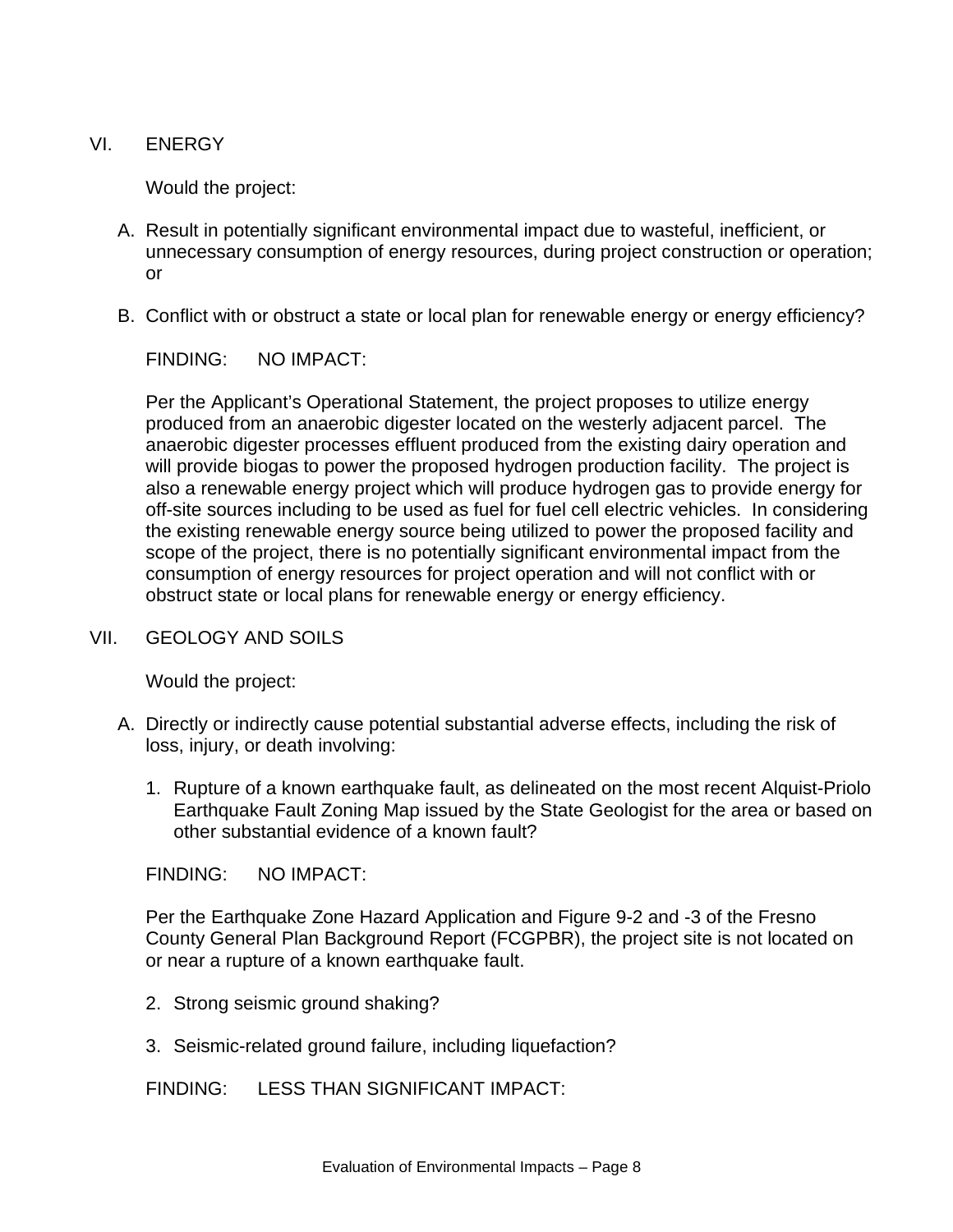The project site, according to Figure 9-5 of the FCGPBR, the project site is located in or near land designated for probabilistic seismic hazard with a 10% probability in 50 years and a peak horizontal ground acceleration 0-20% and 20-40%. Associated development will be built to current building code standards, which will take into account safe building practices to reduce effects from seismic ground shaking and seismicrelated ground failure. Per Figure 9-6 of the FCGPBR, the project site is not located on land designated for areas of subsidence.

4. Landslides?

FINDING: NO IMPACT:

Per Figure 9-6 of the FCGPBR, the project site is not located in identified landslide hazard areas. Additionally, the project site and surrounding area is located on flat land utilized for agriculture. There are no large changes in elevation to indicate an increased risk to landslide.

B. Result in substantial soil erosion or loss of topsoil?

FINDING: LESS THAN SIGNIFICANT IMPACT:

The project will result in the development of structures and placement of equipment on the site that will result in the loss of topsoil and increase in impervious surface. The project site is located on flat land and would not result in substantial soil erosion that would increase risk to the project site. The loss of topsoil will not result in increase hazard to the project site and has been determined to have a less than significant impact.

C. Be located on a geologic unit or soil that is unstable, or that would become unstable as a result of the project, and potentially result in on- or off-site landslide, lateral spreading, subsidence, liquefaction, or collapse?

FINDING: NO IMPACT:

No geologic unit or unstable soil has been identified on the subject property.

C. Be located on expansive soil as defined in Table 18-1-B of the Uniform Building Code (1994), creating substantial direct or indirect risks to life or property?

FINDING: NO IMPACT:

According to Figure 7-1 of the Fresno County General Plan Background Report (FCGPBR), the subject site is not located on area identified with expansive soils.

D. Have soils incapable of adequately supporting the use of septic tanks or alternative waste water disposal systems where sewers are not available for the disposal of waste water; or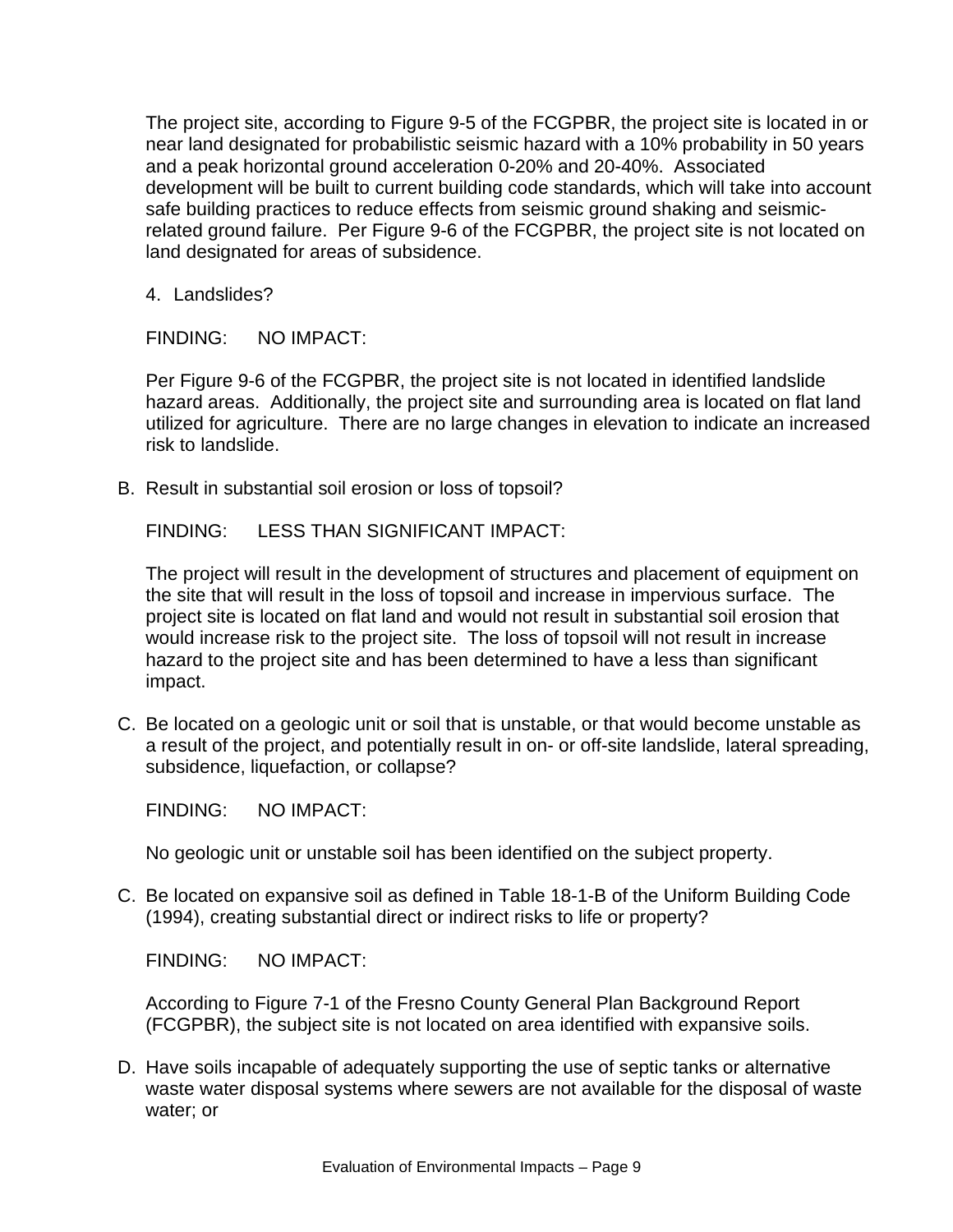E. Directly or indirectly destroy a unique paleontological resource or site or unique geologic feature?

FINDING: NO IMPACT:

Reviewing agencies and departments did not express concern with the project to indicate that soils on the property would be incapable of adequately supporting the use of septic tanks or alternative wastewater disposal systems. There was no paleontological resource or unique geologic feature identified on the project site.

### VIII. GREENHOUSE GAS EMISSIONS

Would the project:

- A. Generate greenhouse gas emissions, either directly or indirectly, that may have a significant impact on the environment; or
- B. Conflict with an applicable plan, policy or regulation adopted for the purpose of reducing the emissions of greenhouse gases?

FINDING: LESS THAN SIGNIFICANT IMPACT:

Per the Applicant's Operational Statement, the proposed hydrogen production facility will be powered by biogas produced from an existing anaerobic digester located on the westerly adjacent parcel. The proposed equipment to power the facility will utilize biogas and would not generate additional greenhouse gas emissions. Generation of greenhouse gas emissions related to the transportation of the produced hydrogen fuel is likely to be the biggest emitter of greenhouse gasses. This however is expected to be less than significant as the number of transporting trucks is low and those trucks are considered to be compliant with all state regulations regarding emission standards. The San Joaquin Valley Air Pollution Control District did not express concern to indicate that there is a confliction with an applicable plan, policy or regulation adopted for the purpose of reducing the emissions of greenhouse gases.

### VIII. HAZARDS AND HAZARDOUS MATERIALS

Would the project:

- A. Create a significant hazard to the public or the environment through the routine transport, use, or disposal of hazardous materials; or
- B. Create a significant hazard to the public or the environment through reasonably foreseeable upset and accident conditions involving the release of hazardous materials into the environment?

FINDING: LESS THAN SIGNIFICANT IMPACT: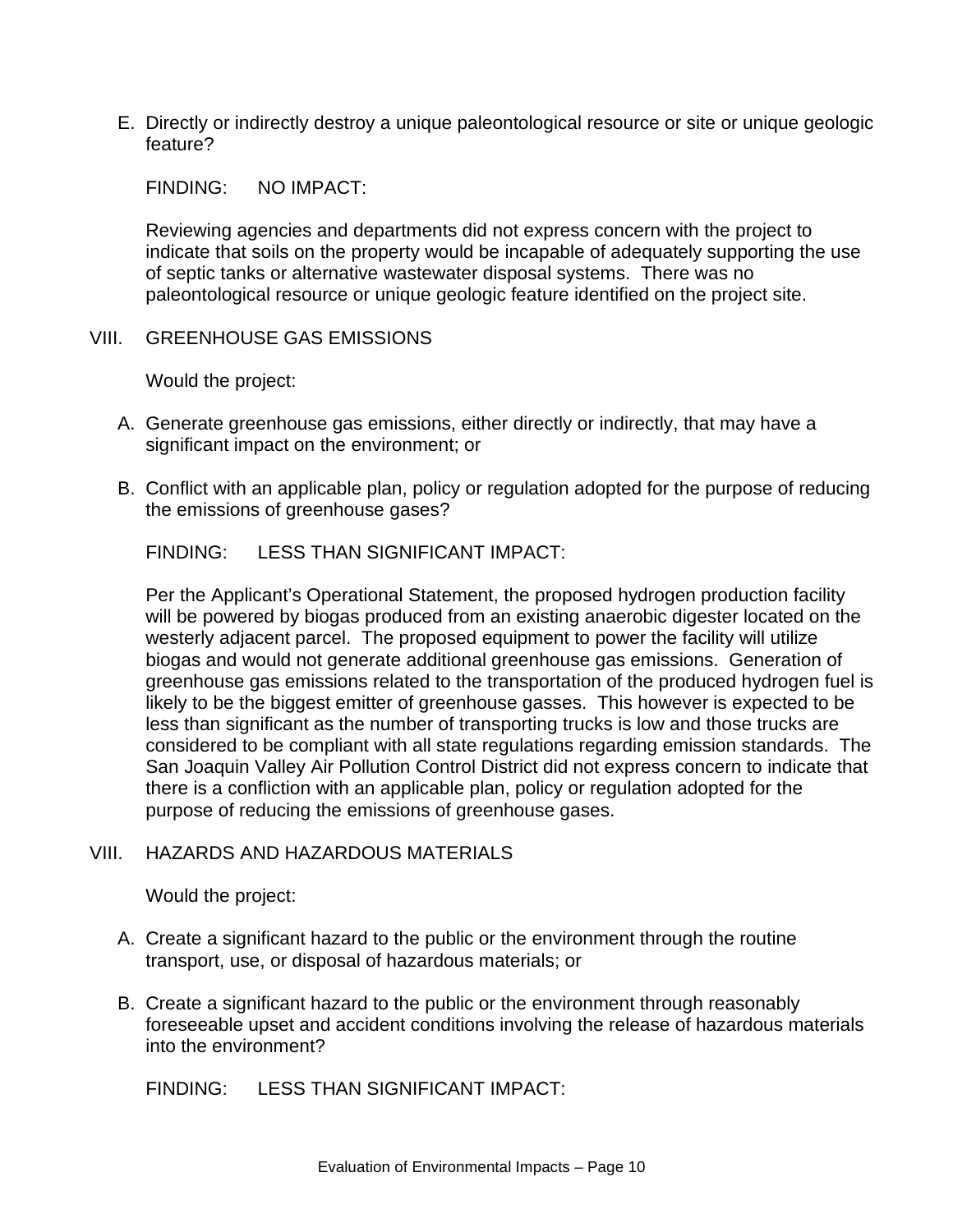The Department of Public Health, Environmental Health Division has reviewed the subject application and provided information regarding state and local requirements for reporting, handling, and permitting hazardous materials proposed to be use and/or stored on the subject site. These requirements will be listed as Project Notes with the application as they are state and local regulatory responsibilities that must be met.

C. Emit hazardous emissions or handle hazardous or acutely hazardous materials, substances, or waste within one-quarter mile of an existing or proposed school?

FINDING: NO IMPACT:

The subject parcel is not located within a one-quarter mile of an existing or proposed school.

D. Be located on a site which is included on a list of hazardous materials sites compiled pursuant to Government Code Section 65962.5 and, as a result, would it create a significant hazard to the public or the environment?

FINDING: NO IMPACT:

Per the NEPAssist database, there are no listed hazardous material sites located on the project site.

E. For a project located within an airport land use plan or, where such a plan has not been adopted, within two miles of a public airport or public use airport, would the project result in a safety hazard or excessive noise for people residing or working in the project area?

FINDING: NO IMPACT:

The subject site is not located within two miles of a public airport or public use airport.

- F. Impair implementation of or physically interfere with an adopted emergency response plan or emergency evacuation plan; or
- G. Expose people or structures, either directly or indirectly, to a significant risk of loss, injury or death involving wildland fires?

FINDING: NO IMPACT:

Reviewing agencies and departments did not express concern to indicate that the project would result in impairing implementation or physically interfering with an adopted emergency response plan or emergency evacuation plan. According to the 2007 Fresno County Fire Hazard Map prepared by the California Department of Forestry and Fire Protection, the project site is not subject to an increased potential for fire hazard.

X. HYDROLOGY AND WATER QUALITY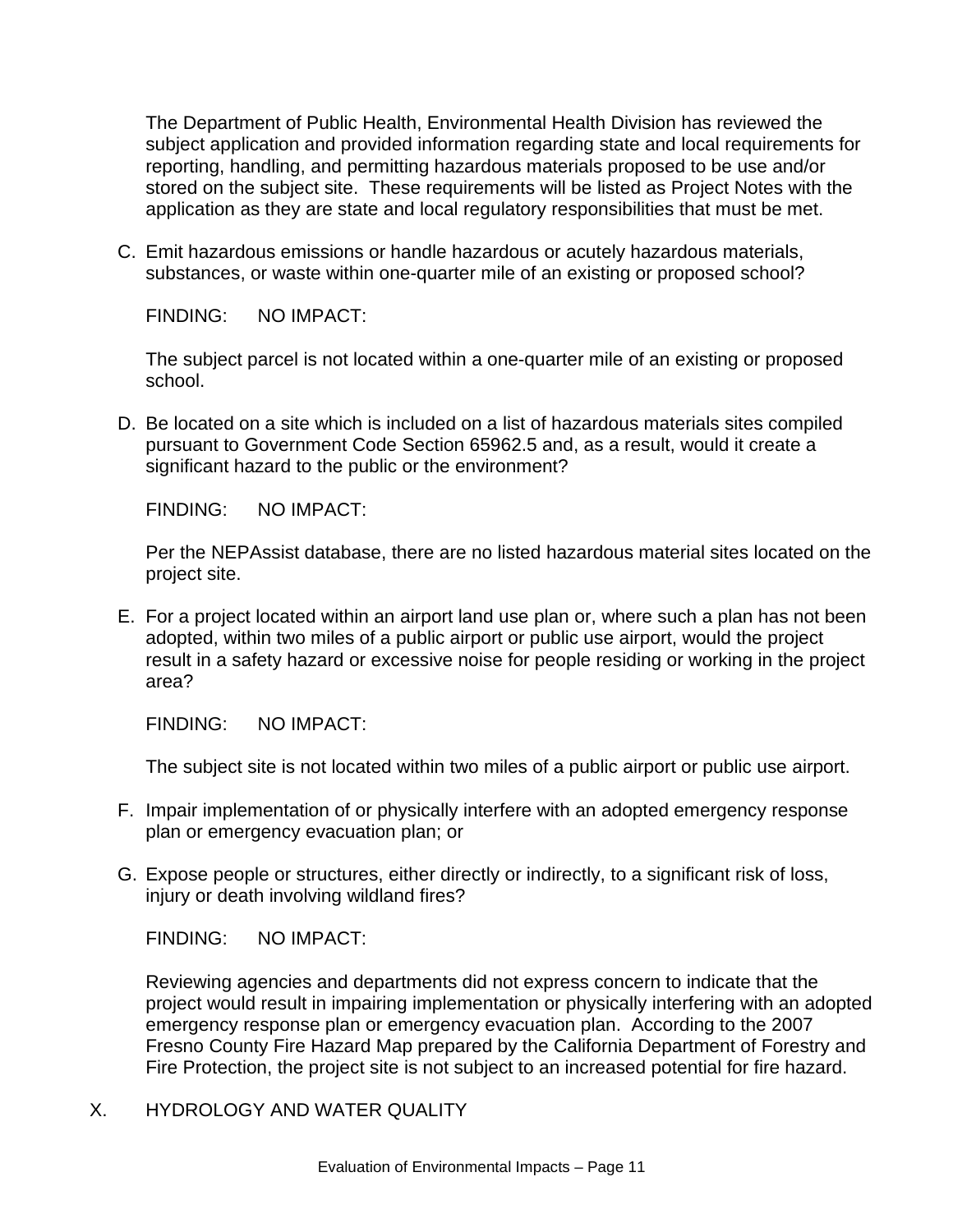Would the project:

- A. Violate any water quality standards or waste discharge requirements or otherwise substantially degrade surface or ground water quality; or
- B. Substantially decrease groundwater supplies or interfere substantially with groundwater recharge such that the project may impede sustainable groundwater management of the basin?

FINDING: LESS THAN SIGNIFICANT IMPACT:

The Water and Natural Resources Division and the State Water Resources Control Board did not express concern with the project to indicate that the proposal will result in the violation of a water quality standard, waste discharge requirement, or substantially interfere with groundwater recharge. The project proposes to receive water from an existing well on the westerly adjacent parcel and is regulated by the State Water Resources Control Board (SWRCB). Per the Water and Natural Resources Division, the project site is not located in an area of the County defined as being a water short area and proposed water usage from the proposal is expected to have a less than significant impact on water resources.

- C. Substantially alter the existing drainage pattern of the site or area, including through the alteration of the course of a stream or river or through the addition of impervious surfaces, in a manner which would result in substantial erosion or siltation on or off site?
	- 1. Result in substantial erosion or siltation on- or off-site;
	- 2. Substantially increase the rate or amount of surface runoff in a manner which would result in flooding on- or offsite?

FINDING: NO IMPACT:

The project will result in the addition of impervious surface on land previously used for agricultural purposes. The surrounding area and project site are located on flat land and would not result in substantial erosion or siltation on- or off-site. With the addition of impervious surface to the site, there is potential for surface runoff, but is not expected to result in flooding that would have an adverse effect. No impact is seen resulting from the project proposal.

3. Create or contribute runoff water which would exceed the capacity of existing or planned stormwater drainage systems or provide substantial additional sources of polluted runoff?

FINDING: NO IMPACT:

There are no planned stormwater drainage systems in vicinity of the project site. The project is expected to meet County standards for stormwater runoff which requires all stormwater runoff to not cross property lines and be kept on the subject site.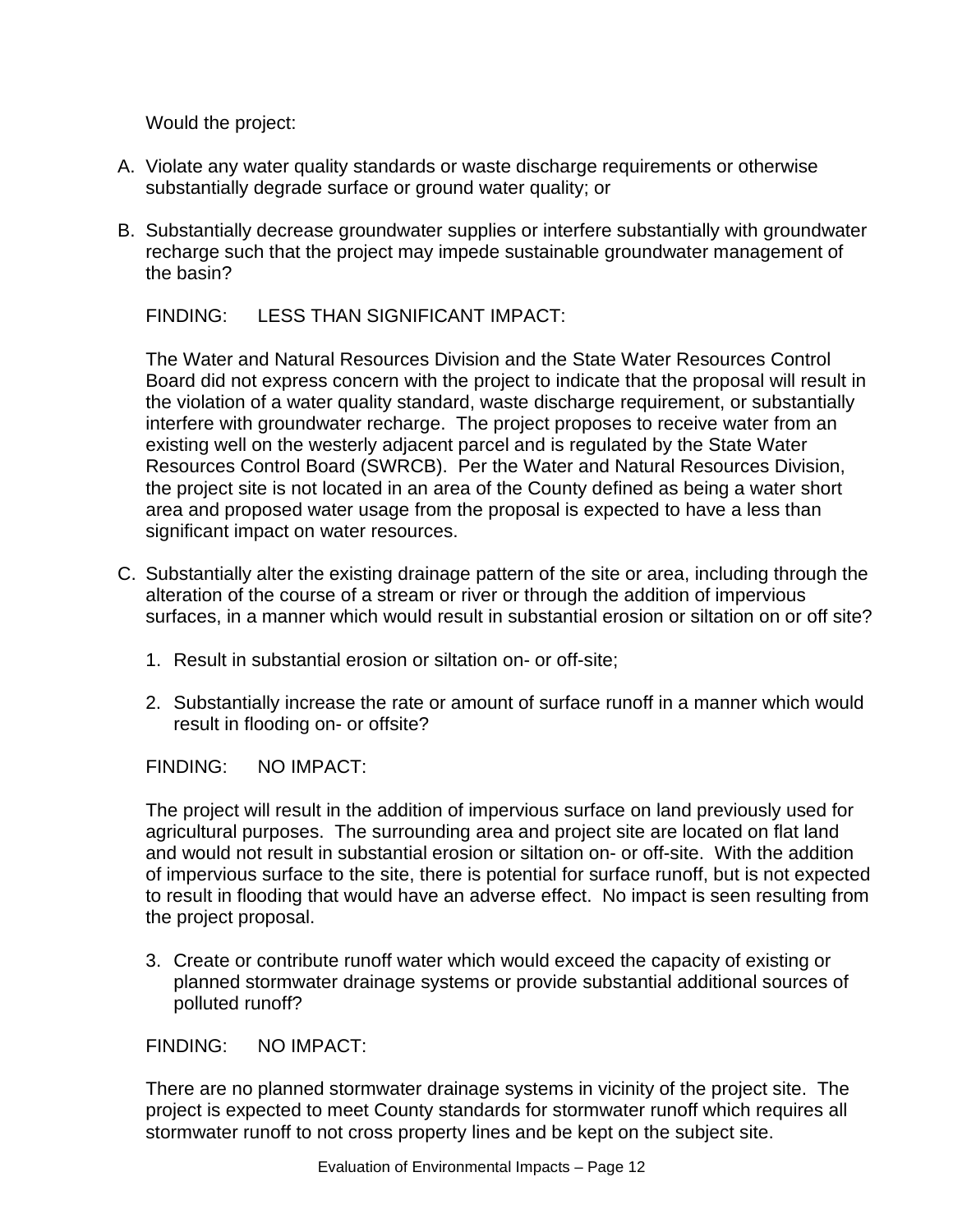4. Impede or redirect flood flows?

FINDING: LESS THAN SIGNIFICANT IMPACT:

Per FEMA FIRM Panel C2050H, the project site is located within Special Flood Hazard Area Zone A. Review of the proposal by the Development Engineering Section indicates that special development standards will be applicable to the project which includes federal, state and local requirements for development in a special flood hazard area. These will be included as Conditions of Approval or Project Notes to ensure proper procedure is implemented with the project to ensure a less than significant impact on the flood zone.

D. In flood hazard, tsunami, or seiche zones, risk release of pollutants due to project inundation?

FINDING: LESS THAN SIGNIFICANT IMPACT:

As stated, per FEMA FIRM Panel C2050H, the project site is located within Special Flood Hazard Area Zone A. The project will be required via Conditions of Approval or Projects Notes to ensure special development standards for construction within an identified flood zone be implemented. With implementation of special development standards, the risk of release of pollutants due to project inundation will be less than significant.

E. Conflict with or obstruct implementation of a water quality control plan or sustainable groundwater management plan?

FINDING: NO IMPACT:

Reviewing agencies and departments did not provide comments to indicate that the project would conflict with or obstruct implementation of a water quality control plan or sustainable groundwater management plan.

XI. LAND USE AND PLANNING

Would the project:

A. Physically divide an established community?

FINDING: NO IMPACT:

The project site is located in an agricultural area with no established community in the vicinity. The project will not physically divide an established community.

B. Cause a significant environmental impact due to a conflict with any land use plan, policy, or regulation adopted for the purpose of avoiding or mitigating an environmental effect?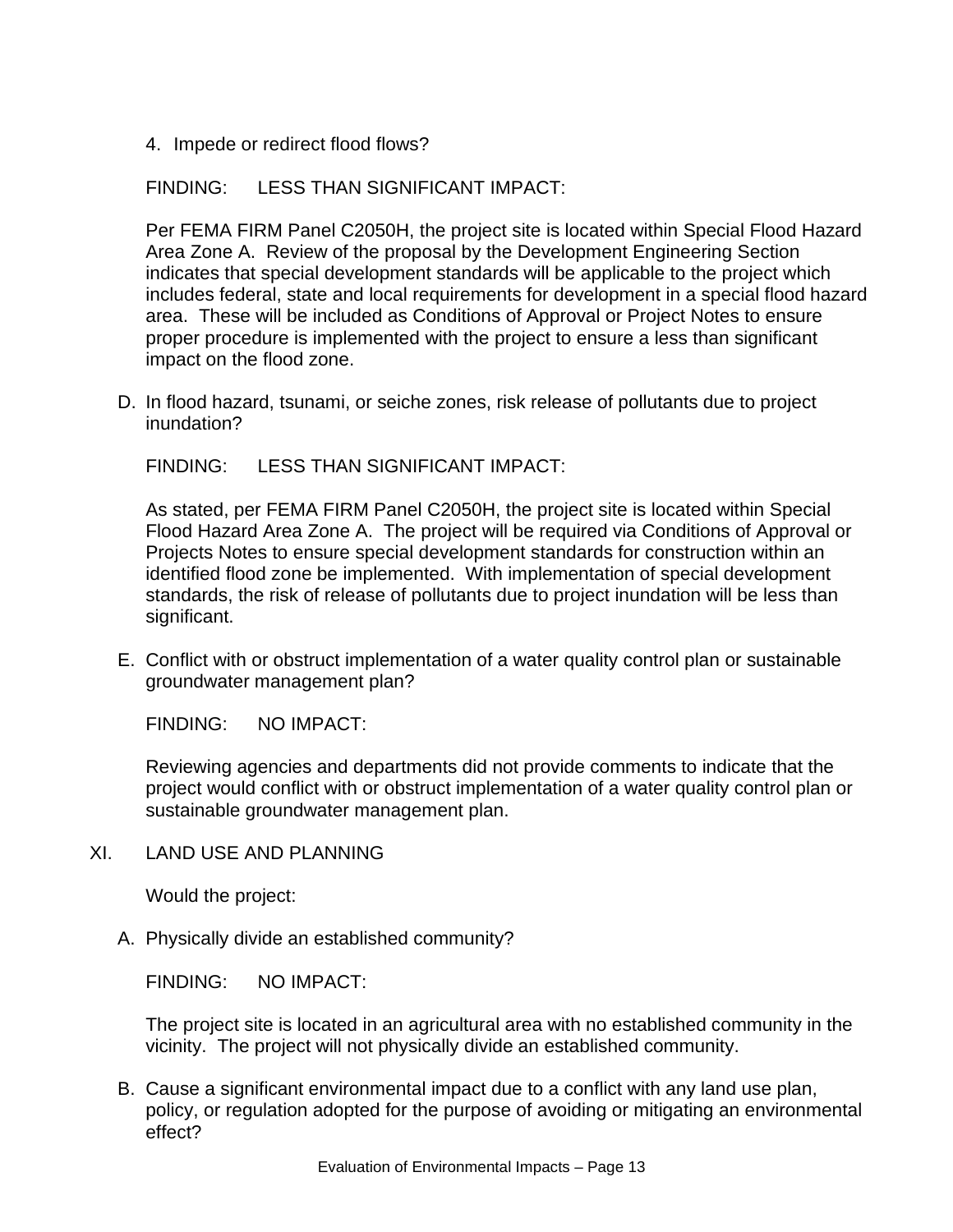FINDING: NO IMPACT:

Review of relevant Fresno County General Plan policies indicate that there is no conflict with the subject proposal and the policies of the General Plan.

#### XII. MINERAL RESOURCES

Would the project:

- A. Result in the loss of availability of a known mineral resource that would be of value to the region and the residents of the state; or
- B. Result in the loss of availability of a locally-important mineral resource recovery site delineated on a local General Plan, Specific Plan or other land use plan?

FINDING: NO IMPACT:

According to Figure 7-7 and 7-8 of the Fresno County General Plan Background Report (FCGPBR), the subject site is not located on or near identified mineral resource locations or principal mineral producing locations. Therefore, the project will not result in the loss of availability of a known mineral resource or mineral resource recovery site.

#### XIII. NOISE

Would the project result in:

- A. Generation of a substantial temporary or permanent increase in ambient noise levels in the vicinity of the project in excess of standards established in the local general plan or noise ordinance, or applicable standards of other agencies; or
- B. Generation of excessive ground-borne vibration or ground-borne noise levels?

FINDING: LESS THAN SIGNIFICANT IMPACT:

The Department of Public Health, Environmental Health Division (EHD) has reviewed the project proposal. The EHD did not express concern with the application to indicate that the project proposal would generate excessive ground-borne vibration or noise levels. The project is required to comply with the Noise Element of the Fresno County General Plan and the Fresno County Noise Ordinance. The nearest sensitive receptor to the project site is approximately 4,900 feet west of the site. The proposed use is not expected to have an adverse effect on sensitive receptors.

C. For a project located within the vicinity of a private airstrip or an airport land use plan or, where such a plan has not been adopted, within two miles of a public airport or public use airport, would the project expose people residing or working in the project area to excessive noise levels; or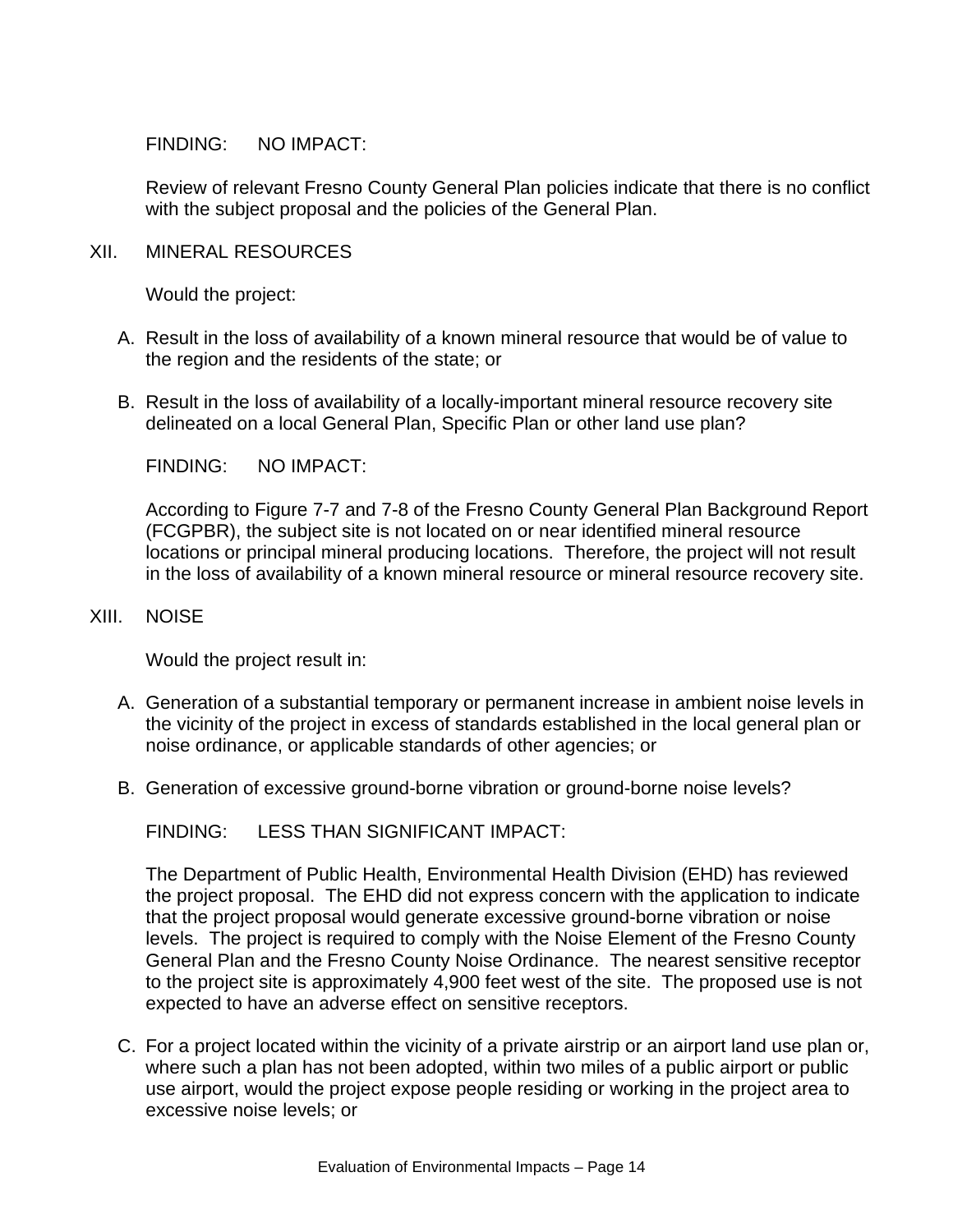FINDING: NO IMPACT:

The project site is not located in vicinity of a private airstrip or airport land use plan nor is it located within two miles of a public airport or public use airport.

### XIV. POPULATION AND HOUSING

Would the project:

- A. Induce substantial unplanned population growth in an area, either directly (for example, by proposing new homes and businesses) or indirectly (for example, through extension of roads or other infrastructure)?; or
- B. Displace substantial numbers of existing people or housing, necessitating the construction of replacement housing elsewhere?

FINDING: NO IMPACT:

The subject property is not improved with residential development and the surrounding area is utilized for agricultural purposes. The project will not displace substantial numbers of existing people or housing. The project will not induce unplanned population growth in the area.

### XV. PUBLIC SERVICES

Would the project:

A. Result in substantial adverse physical impacts associated with the provision of new or physically-altered governmental facilities, or the need for new or physically-altered governmental facilities, the construction of which could cause significant environmental impacts, in order to maintain acceptable service ratios, response times or other performance objectives for any of the public services?

1. Fire protection;

FINDING: NO IMPACT:

The Fresno County Fire Protection District has reviewed the subject application and did not express concern with the project proposal to indicate the provision of new or physically-altered governmental facilities to maintain acceptable service ratios, response times or other performance objectives.

- 2. Police protection;
- 3. Schools;
- 4. Parks; or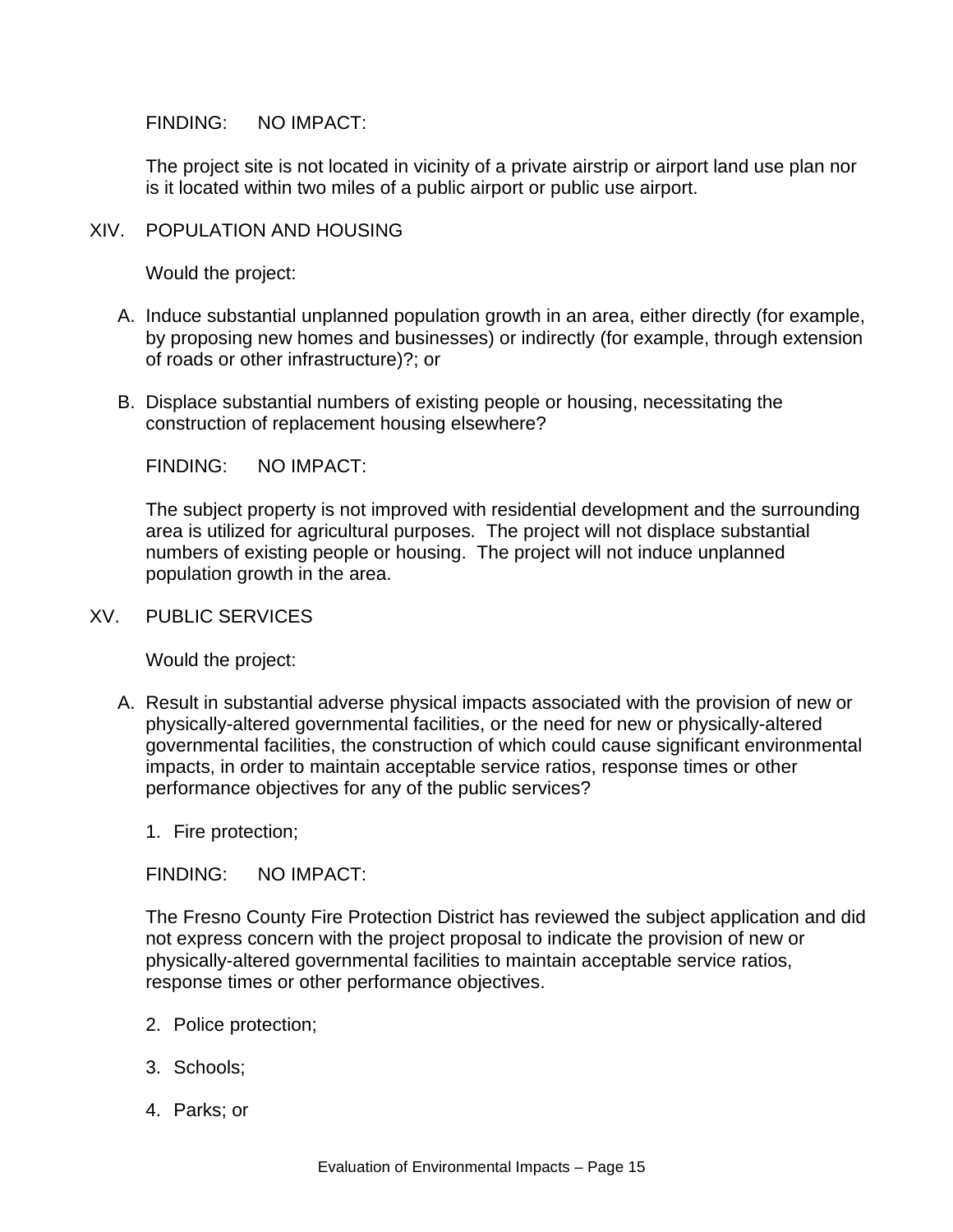5. Other public facilities?

### FINDING: NO IMPACT:

Reviewing agencies and departments did not provide comments to indicate that the project will result in adverse impacts on the listed public services where a need for the provision of new or physically-altered governmental facilities to maintain acceptable service ratios, response times, or other performance objectives is required.

XVI. RECREATION

Would the project:

- A. Increase the use of existing neighborhood and regional parks or other recreational facilities such that substantial physical deterioration of the facility would occur or be accelerated; or
- B. Include recreational facilities or require the construction or expansion of recreational facilities, which might have an adverse physical effect on the environment?

FINDING: NO IMPACT:

There are no existing neighborhood or regional parks or other recreational facilities in the vicinity of the project. The project will not have a substantial impact on the population in the area that would increase the use of existing neighborhood and regional parks or other recreational facilities.

### XVI. TRANSPORTATION

Would the project:

A. Conflict with a program, plan, ordinance or policy addressing the circulation system, including transit, roadway, bicycle and pedestrian facilities?

FINDING: NO IMPACT:

The subject parcel has frontage along State Route 180 (W. Whitesbridge Avenue). State Route 180 is not a County-maintained road with the County Road Maintenance and Operations Division and the Design Division not having any comments for the proposed use or traffic generation. Review of the proposal indicates that the proposed use will receive access off State Route 180 from an existing access point on the westerly adjacent parcel. This access road is located on the westerly adjacent parcel and is under common ownership with the subject site. The California Department of Transportation (Caltrans) was included on project routing with no concerns received. Therefore, it is determined that the project does not conflict with a program, plan, ordinance or policy addressing the circulation system.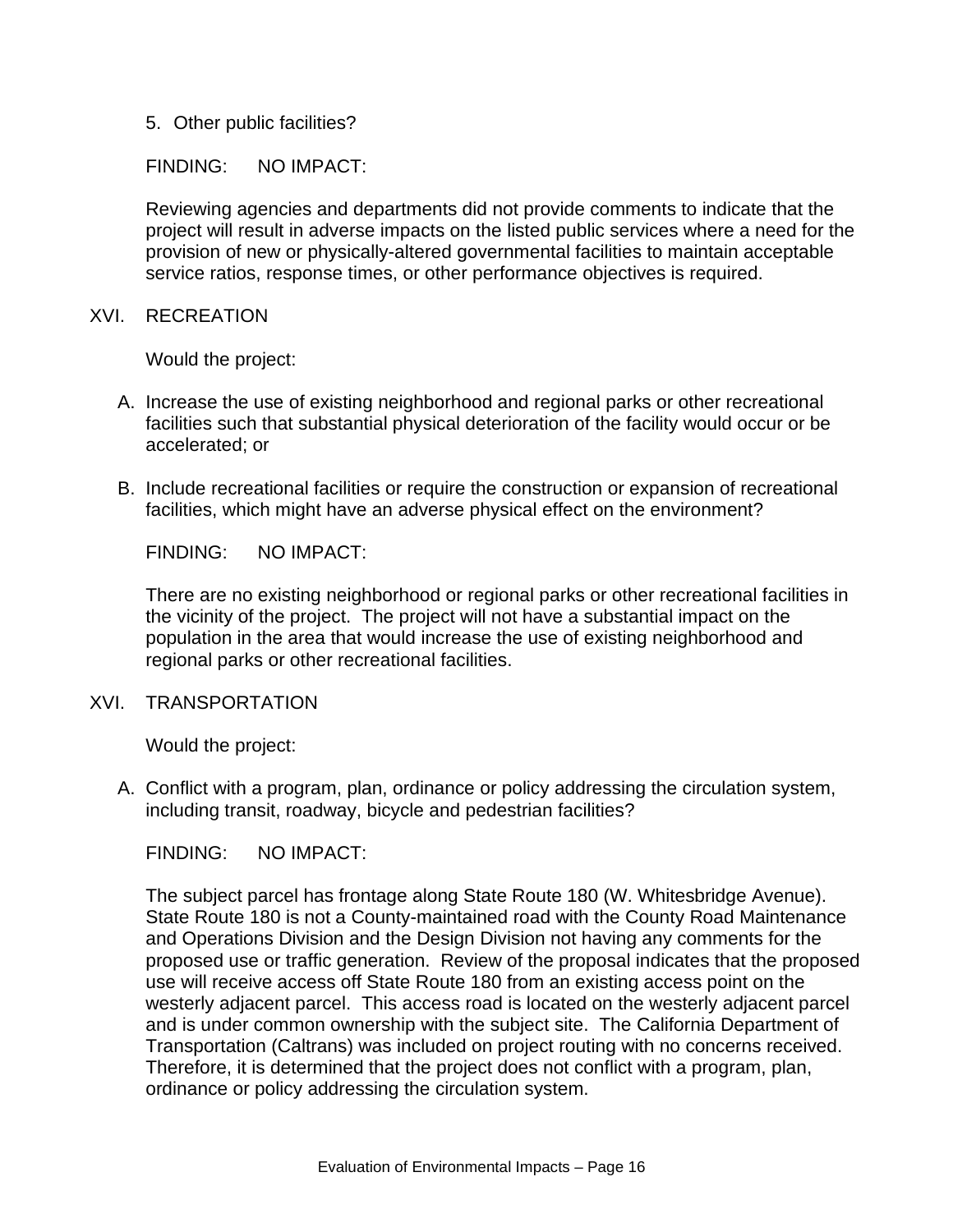B. Would the project conflict or be inconsistent with CEQA Guidelines section 15064.3, subdivision (b)?

FINDING: LESS THAN SIGNIFICANT IMPACT:

Per the Applicant's Operational Statement, the proposed use will have between five and seven employees and have up to two trucks to be loaded with the produced hydrogen gas. The main access road will utilize State Route 180 which is a State maintained right-of-way. Review of the project proposal and traffic generation by Caltrans did not indicate a exceedance of an established threshold or the requirement for preparation of a traffic study. Therefore, based on the low trip generation from the project proposal, the vehicle miles traveled impact from the project will be less than significant.

- C. Substantially increase hazards due to a geometric design feature (e.g., sharp curves or dangerous intersections) or incompatible uses (e.g., farm equipment)?; or
- D. Result in inadequate emergency access?

FINDING: NO IMPACT:

Main access to the project site will occur off an existing access-point from State Route 180. The number of trips generated is not expected to have an adverse effect on existing traffic conditions of the roadway. The accessway is paved and traffic will travel approximately 500 feet south, away from the public right-of-way therefore traffic buildup is not likely to occur. Therefore, the project will not substantially increase hazards due to design features. Reviewing agencies and departments did not express concern to indicate that the project will result in inadequate emergency access.

XVIII. TRIBAL CULTURAL RESOURCES

Would the project:

- A. Would the project cause a substantial adverse change in the significance of a tribal cultural resource, defined in Public Resources Code section 21074 as either a site, feature, place, cultural landscape that is geographically defined in terms of the size and scope of the landscape, sacred place, or object with cultural value to a California Native American tribe, and that is:
	- 1. Listed or eligible for listing in the California Register of Historical Resources, or in a local register of historical resources as defined in Public Resources Code section 5020.1(k), or
	- 2. A resource determined by the lead agency, in its discretion and supported by substantial evidence, to be significant pursuant to criteria set forth in subdivision (c) of Public Resources Code Section 5024.1. In applying the criteria set forth in subdivision (c) of Public Resource Code Section 5024.1, the lead agency shall consider the significance of the resource to a California Native American tribe?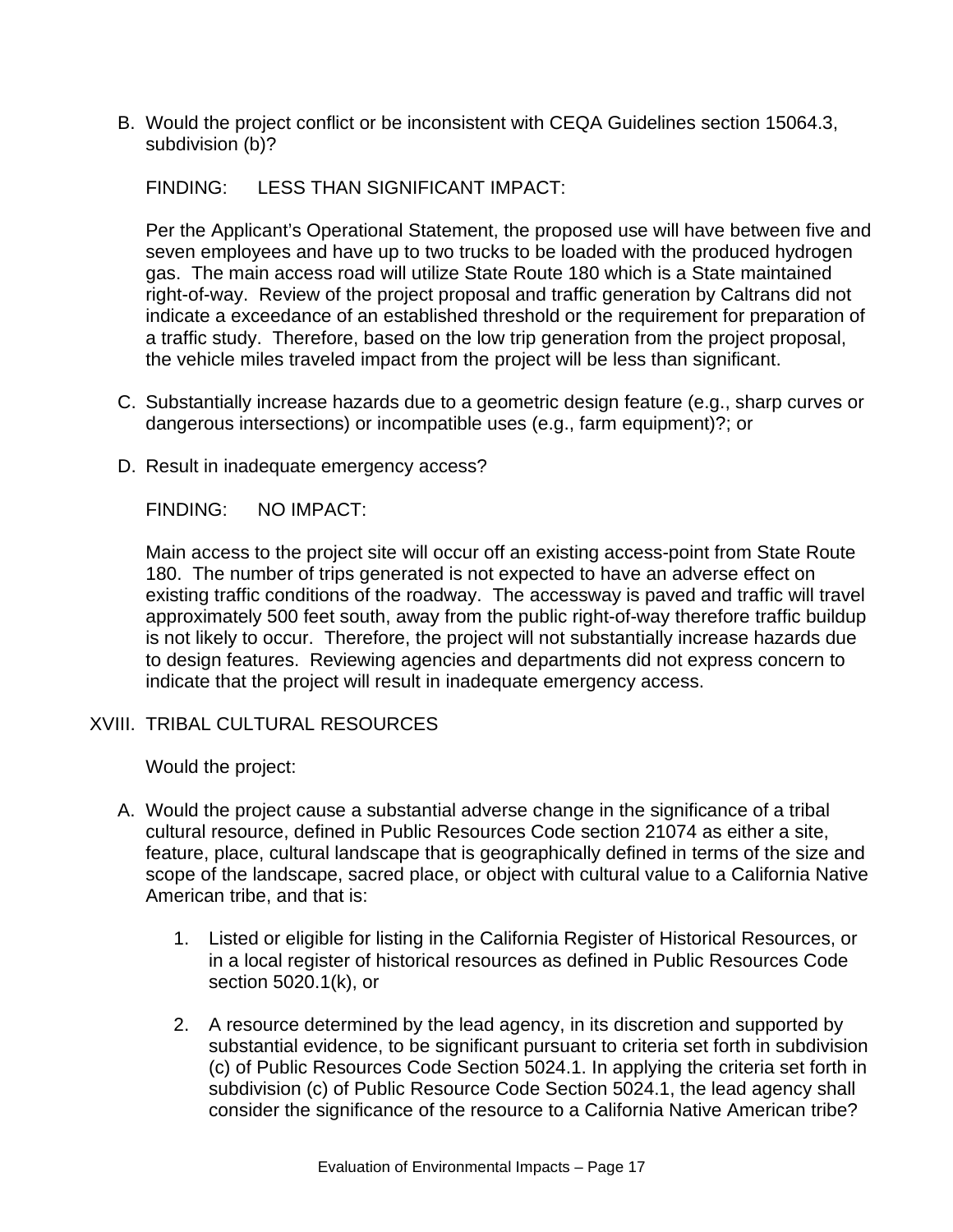### FINDING: LESS THAN SIGNIFICANT IMPACT WITH MITIGATION INCORPORATED:

Per Assembly Bill 52 (AB 52) participating California Native American Tribes were notified of the subject application and given the opportunity to enter into consultation with the County on the project proposal. The Santa Rosa Rancheria Tachi-Yokut Tribe requested consultation and a Cultural Study was prepared by the Applicant's and routed to the consulting tribal government for review and comment. The prepared Cultural Study dated January 21, 2021 by LSA concluded that based on the background search and field survey, no archeological deposits or human remains were identified on the project site. The field survey indicates that project site as being previously disturbed by road grading and agricultural use. A Mitigation Measure shall be implemented to ensure that in the unlikely event that tribal cultural resources are discovered during ground-disturbing activities, the resource is properly addressed.

## *\* Mitigation Measure(s)*

*1. See Section V. Cultural Resources Mitigation Measure #1.*

## XIX. UTILITIES AND SERVICE SYSTEMS

Would the project:

A. Require or result in the relocation or construction of new or expanded water, wastewater treatment or storm water drainage, electric power, natural gas, or telecommunications facilities, the construction or relocation of which could cause significant environmental effects?

FINDING: NO IMPACT:

Per the Applicant's Operational Statement, the project proposes to obtain a majority of power from an existing anaerobic digester facility located on the westerly adjacent parcel. This proposed hydrogen production facility will be improved with specialized equipment to receive biogas produced from the digester and power the production facility. Additional connection with PG&E facilities will occur to ensure that there is an uninterrupted supply of energy in case the digester facility is offline. As the digester facility is existing, the project will not require or result in the relocation or construction of new or expanded electric power facilities. The project will not require new or expanded water, wastewater treatment or storm water drainage, natural gas, or telecommunication facilities which would cause significant effects.

B. Have sufficient water supplies available to serve the project and reasonably foreseeable future development during normal, dry and multiple dry years?

FINDING: NO IMPACT:

The State Water Resources Control Board and the Water and Natural Resources Division did not provide concerns to indicate that there are insufficient water supplies for the project.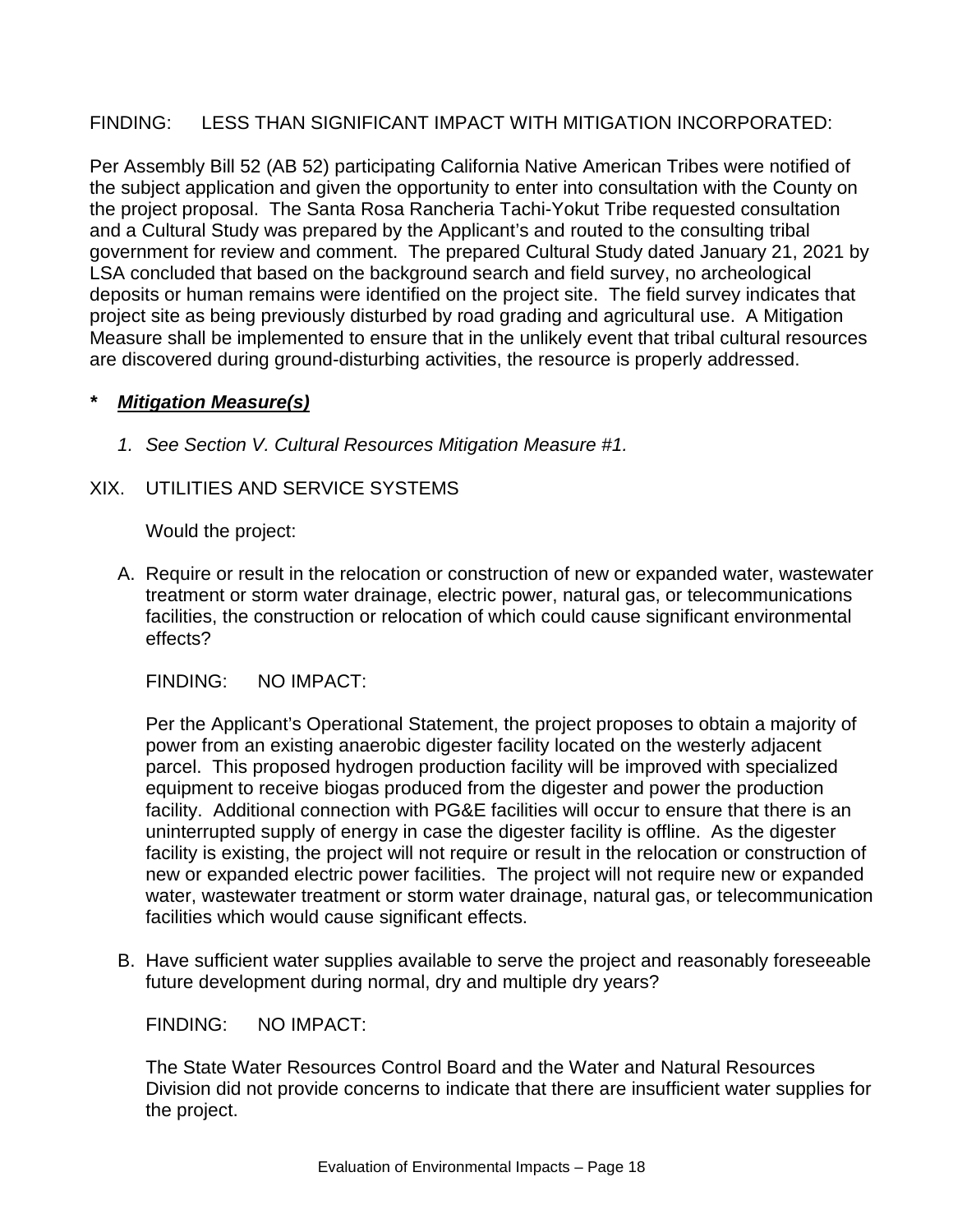C. Result in a determination by the wastewater treatment provider which serves or may serve the project that it has adequate capacity to serve the project's projected demand in addition to the provider's existing commitments?

FINDING: NO IMPACT:

Per the Applicant's Operational Statement, any proposed septic system or wastewater treatment system will be would be permitted in accordance with County LAMP requirements. The Applicant will be required to meet County permitting standards for the subject building and associated wastewater treatment system. Review of the proposal did not indicate a conflict with County standards for this system, but further review of the proposed system will be conducted if this project is approved.

- D. Generate solid waste in excess of State or local standards, or in excess of the capacity of local infrastructure, or otherwise impair the attainment of solid waste reduction goals; or
- E. Comply with federal, state, and local management and reduction statutes and regulations related to solid waste?

FINDING: NO IMPACT:

Reviewing agencies and departments did not provide comments to indicate that the project would generate solid waste in excess of State or local standards. There are no aspects of the project to suggest that the project would not be in compliance with federal, state, and local management and reduction statutes and regulations for solid waste.

### XX. WILDFIRE

If located in or near state responsibility areas or lands classified as very high fire hazard severity zones, would the project:

- A. Substantially impair an adopted emergency response plan or emergency evacuation plan, or telecommunications facilities, the construction or relocation of which could cause significant environmental effects; or
- B. Due to slope, prevailing winds, and other factors, exacerbate wildfire risks, and thereby expose project occupants to, pollutant concentrations from a wildfire or the uncontrolled spread of a wildfire; or
- C. Require the installation or maintenance of associated infrastructure (such as roads, fuel breaks, emergency water sources, power lines or other utilities) that may exacerbate fire risk or that may result in temporary or ongoing impacts to the environment; or
- D. Expose people or structures to significant risks, including downslope or downstream flooding or landslides, as a result of runoff, post-fire slope instability, or drainage changes?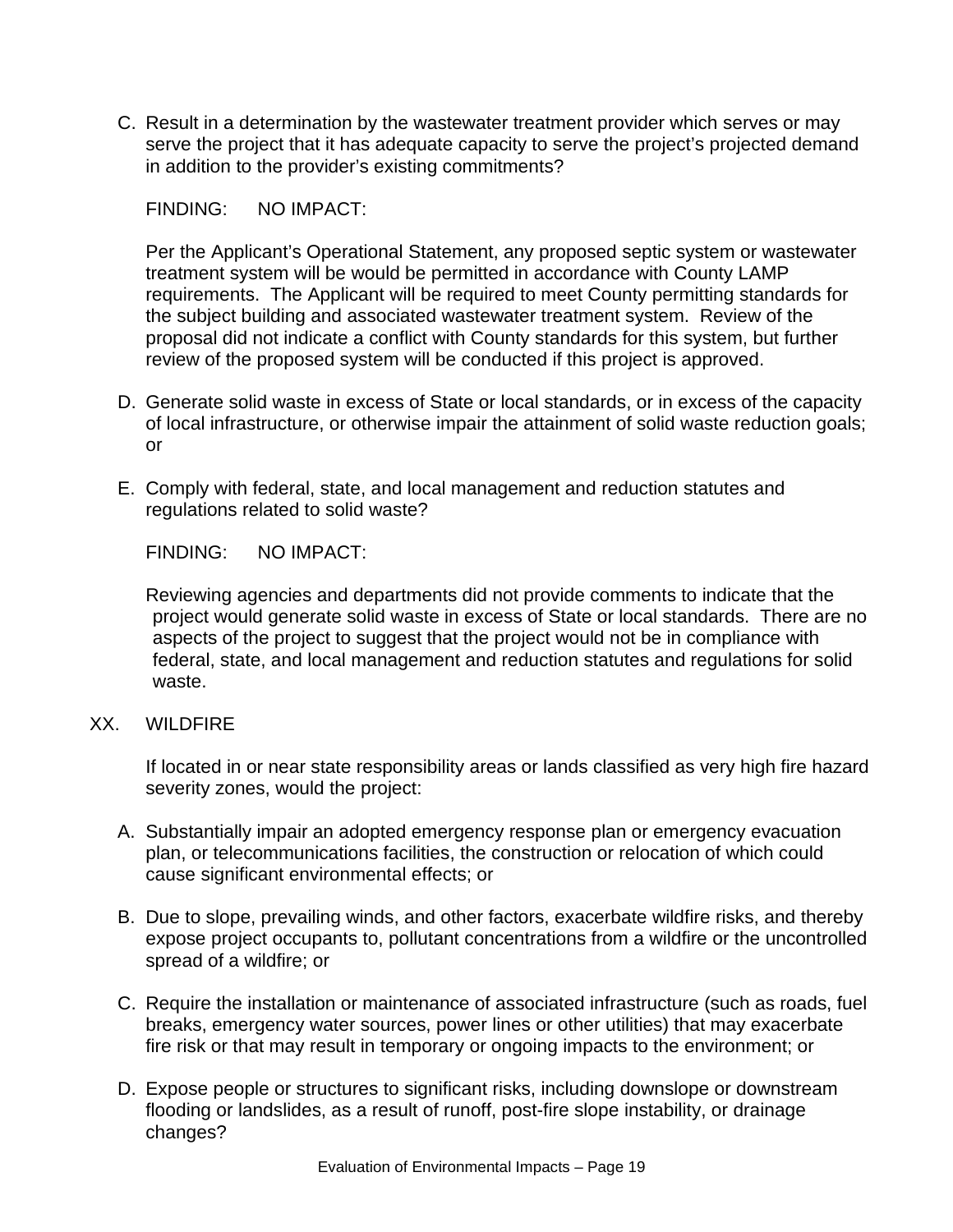### FINDING: NO IMPACT:

The project site is not located within a State Responsibility Area (SRA). According to the 2007 Fresno County Fire Hazard Severity Map in LRA prepared by the California Department of Forestry and Fire Protection, the subject site is not located in land classified as a very high fire hazard severity zone.

### XXI. MANDATORY FINDINGS OF SIGNIFICANCE

Would the project:

A. Have the potential to substantially degrade the quality of the environment, substantially reduce the habitat of a fish or wildlife species, cause a fish or wildlife population to drop below self-sustaining levels, threaten to eliminate a plant or animal community, substantially reduce the number or restrict the range of a rare or endangered plant or animal or eliminate important examples of the major periods of California history or prehistory?

FINDING: LESS THAN SIGNIFICANT IMPACT:

The project will convert an approximately 1.25-acre portion of the 324.66-acre parcel from agricultural use to the proposed hydrogen production facility. That conversion has been determined to have a less than significant impact on habitat conversion as the majority of the parcel will still be agricultural production and not adversely effect wildlife species or cause wildlife populations to drop below self-sustaining levels.

B. Have impacts that are individually limited, but cumulatively considerable? ("Cumulatively considerable" means that the incremental effects of a project are considerable when viewed in connection with the effects of past projects, the effects of other current projects, and the effects of probable future projects)?

FINDING: LESS THAN SIGNIFICANT IMPACT WITH MITIGATION INCORPORATED:

Per the analysis conducted, cumulative impacts regarding Aesthetics, Cultural Resources, and Tribal Cultural Resources have been identified, but with implemented mitigation measures, the impacts have been reduced to a less than significant impact.

C. Have environmental effects, which will cause substantial adverse effects on human beings, either directly or indirectly?

FINDING: NO IMPACT:

There were no identified environmental effects resulting from the project that will cause substantial adverse effect on human beings, either directly or indirectly.